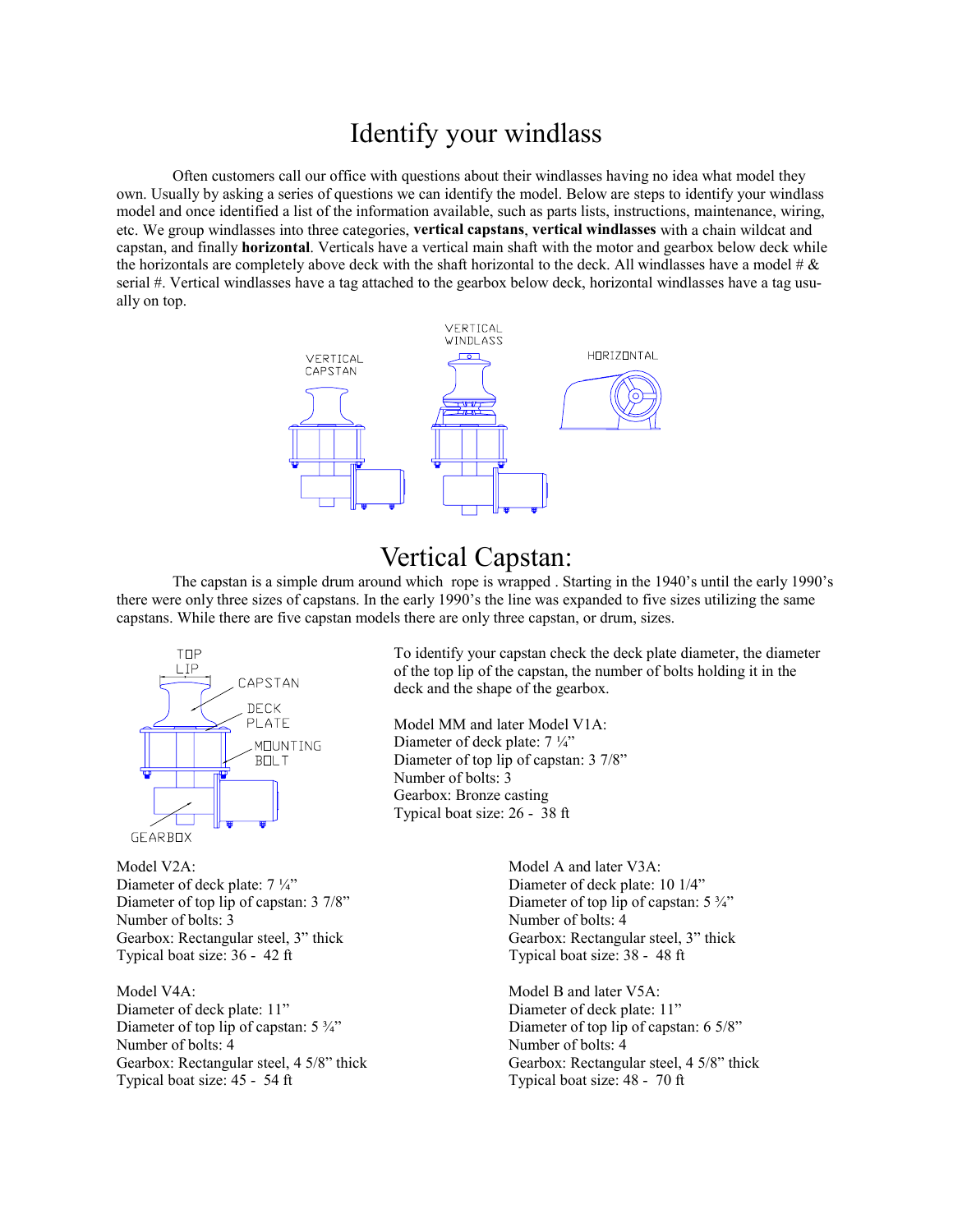## Vertical Windlass with Wildcat:

 The vertical windlass with a wildcat has a capstan, or drum, that rope is wrapped around on top and a wildcat, or chain gypsy below the capstan. Starting in the 1940's until the early 1990's there were only three sizes. In the early 1990's the line was expanded to five sizes utilizing the same above deck parts. While there are five models there are only three sizes of capstans and wildcats.

 To identify your windlass check the deck plate diameter, the diameter of the top lip of the capstan, the diameter of the wildcat, the number of bolts holding it in the deck and the shape of the gearbox.

Model MCW and later Model V1C:

Diameter of deck plate:  $7\frac{1}{4}$  Diameter of top lip of capstan: 3 7/8" Diameter of wildcat: 5" Number of bolts: 3 Shape of gearbox: Bronze casting Typical boat size: 26 - 38 ft

Diameter of deck plate:  $7\frac{1}{4}$ " Diameter of deck plate:  $10\frac{1}{4}$ " Diameter of top lip of capstan: 3 7/8" Diameter of top lip of capstan: 5  $\frac{3}{4}$ " Diameter of wildcat: 5" Diameter of wildcat: 7 1/8" Number of bolts: 3 Number of bolts: 4 Gearbox: Rectangular steel, 4" thick Gearbox: Rectangular steel, Typical boat size:  $36 - 42$  ft  $3$ " thick - ACW,  $4$ " thick-V3C

Diameter of deck plate: 11" Diameter of deck plate: 13" Diameter of top lip of capstan: 5 3/4" Diameter of top lip of capstan: 6 5/8" Diameter of wildcat: 7 1/8" Diameter of wildcat: 8" Number of bolts: 4 Number of bolts: 6 Gearbox: Rectangular steel, 4 1/2" thick Gearbox: Rectangular steel, 4 1/2" thick Typical boat size: 45 - 54 ft Typical boat size: 48 - 70 ft



Model V2C: Model ACW and later V3C:

Typical boat size: 38 - 48 ft

Model V4C: Model BHW later V5C: